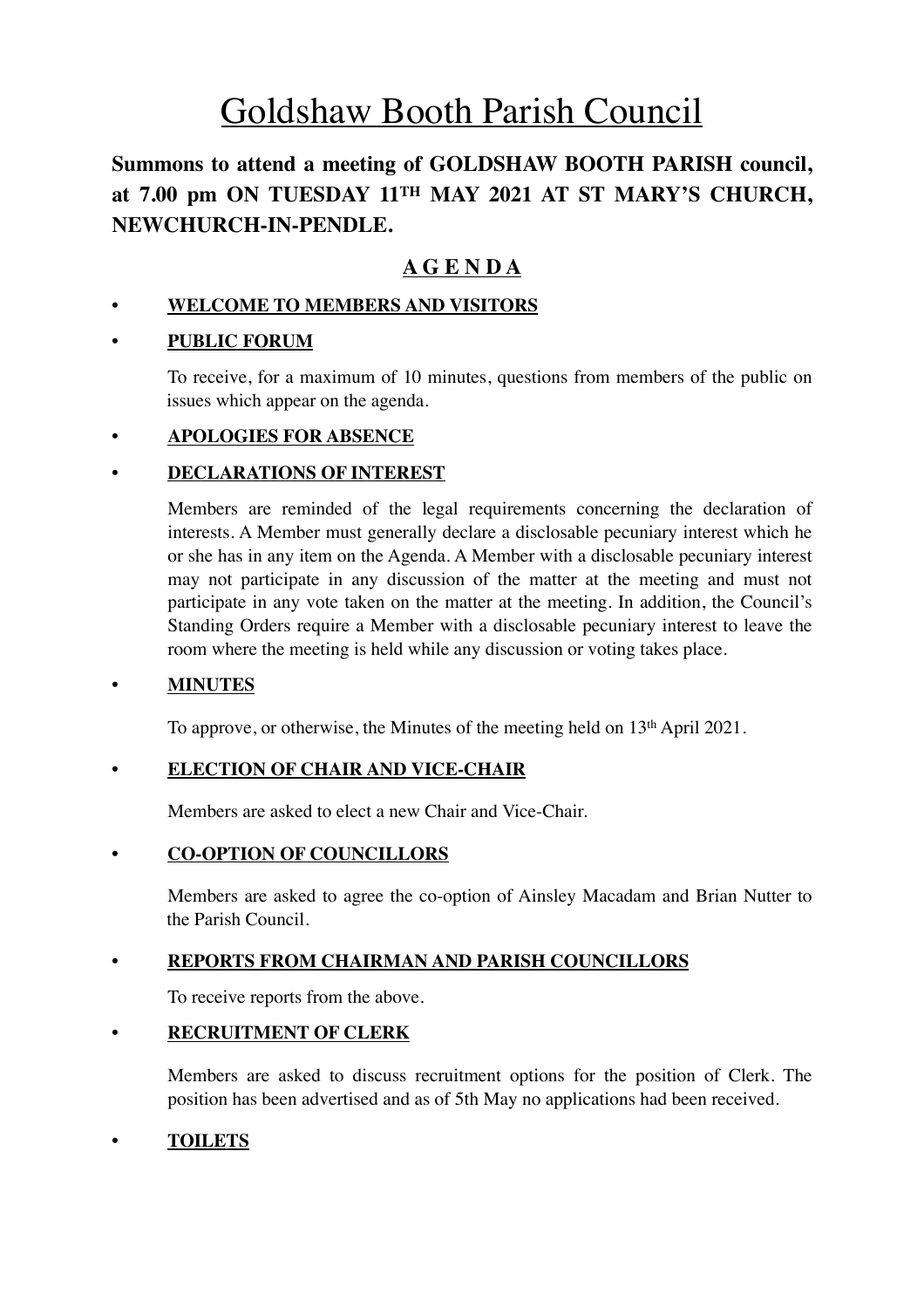Members are asked to discuss and agree a plan for the opening and cleaning of the toilets and also confirm the electricity supplier and terms. The British Gas fixed term contract expires on 19th May and will revert to a variable plan if not fixed again.

# **• REFURBISHMENT OF GBPC'S BENCHES IN CHURCHYARD**

Members are asked to discuss the condition of the benches and any necessary repairs.

# **• DEFIBRILLATORS AND SPID**

Members are asked to appoint a volunteer to undertake regular (7-10 day) checks on the defibrillator in Spenbrook and to attach and remove the Speed Indicator Device as and when required.

# • **INTERNAL AUDIT**

A new internal auditor has been appointed. Once the audit is complete the external audit must be finalised by 1st July 2021.

# **• PARISH MAINTENANCE**

This regular monthly item is intended to identify any maintenance/jobs in the village which require attention. Members are asked to discuss and agree which jobs are to be undertaken during the month.

# **• PLANNING APPLICATION**

APPLICATION: 21/0305/HHO. PROPOSAL: Full: Demolition of existing conservatory and erection of sun-room to South elevation. AT: Glebe Barn Spenbrook Road Newchurch In Pendle. Deadline for consultation: 20th May 2021

# **• FINANCIAL TRANSACTIONS**

The financial transactions to March 2021 are listed for approval. Any items for payment received after the publication of the agenda will be presented at the meeting.

| <b>AMOUNT</b> | <b>PAYEE</b>                 |  |
|---------------|------------------------------|--|
| 1047.23       | VAT Refund                   |  |
| 109.00        | Refund from Gardener         |  |
| 150.00        | B of P – Defib Fitting Grant |  |
| 65.91         | Wayleaves Income             |  |
| 269.00        | Toilet Income                |  |
| 1641.14       |                              |  |

# **INCOME**

#### **EXPENDITURE**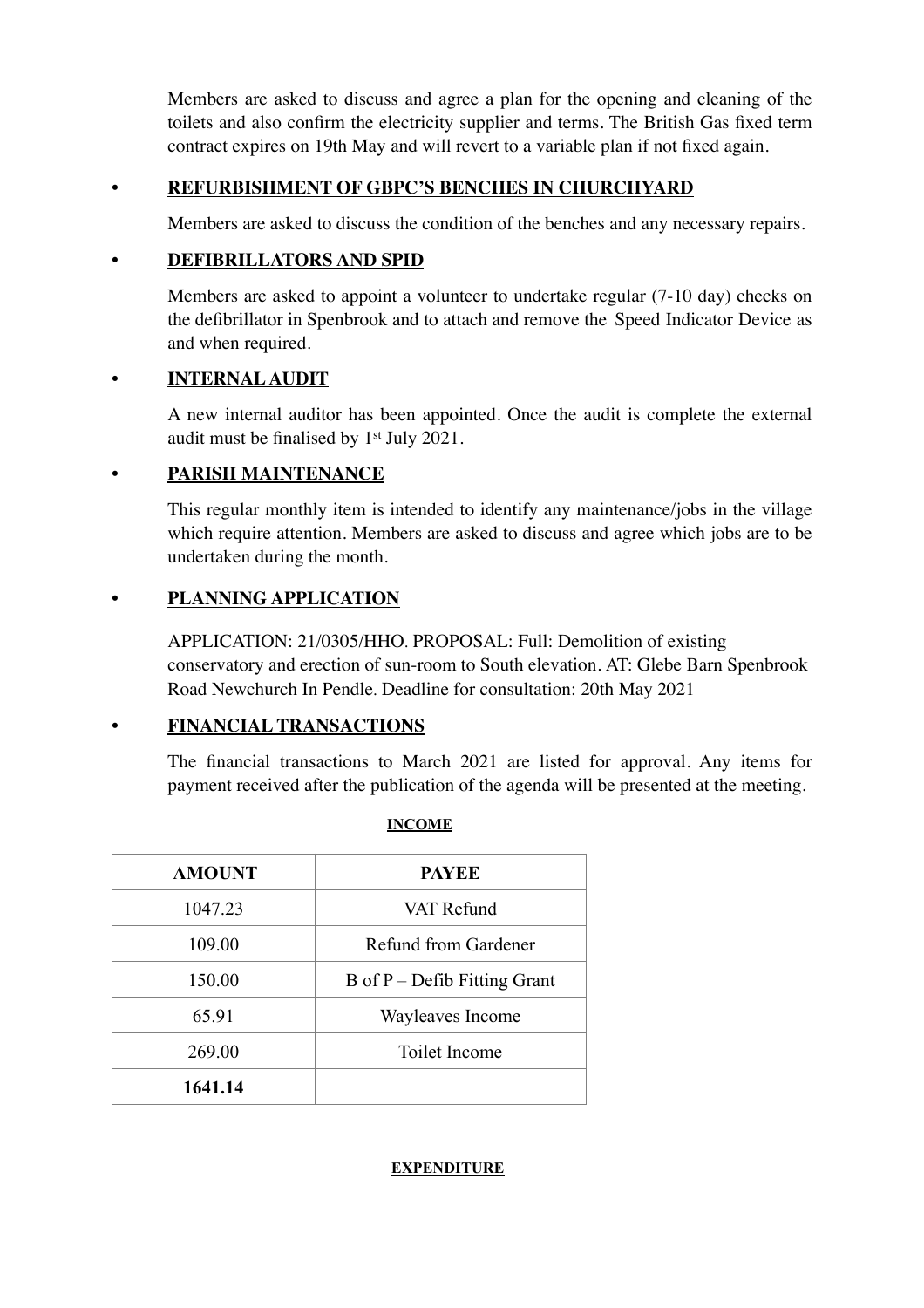| <b>AMOUN</b><br>T | <b>PAYEE</b>                          | <b>AMO</b><br><b>UNT</b> | <b>PAYEE</b>                  |
|-------------------|---------------------------------------|--------------------------|-------------------------------|
| 17.61             | $C$ Ryder – Fuel for<br>mower         | 16.95                    | <b>Cleaning Supplies</b>      |
| 90.00             | Internal Audit Fee                    | 18.40                    | B Gas - Toilet<br>Electricity |
| 80.00             | C Ryder - Digger<br>Hire              | 360.00                   | <b>External Audit</b><br>Fee  |
| 30.40             | B Gas - Toilet<br>Electricity         | 351.00                   | Gardener                      |
| 342.75            | Gardener                              | 180.00                   | Defib Fitting                 |
| 609.00            | Gardener                              | 80.15                    | <b>Water Plus</b>             |
| 54.00             | Gardener                              | 16.32                    | B Gas - Toilet<br>Electricity |
| 144.00            | CMS Live -<br>website                 | 280.80                   | J Sutcliffe                   |
| 109.00            | Gardener                              | 70.20                    | <b>HMRC</b>                   |
| 19.68             | B Gas - Toilet<br>Electricity         | 108.00                   | Gardener                      |
| 12.00             | $B$ of Pendle –<br><b>Search Fees</b> | 65.94                    | C Ryder - Xmas<br>Lights      |
| 162.00            | Gardener                              | 19.53                    | B Gas - Toilet<br>Electricity |
| 280.80            | J Sutcliffe                           | 220.00                   | Lathams - Grit<br><b>Bags</b> |
| 70.20             | <b>HMRC</b>                           | 36.31                    | B Gas - Toilet<br>Electricity |
| 19.36             | B Gas - Toilet<br>Electricity         | 65.76                    | <b>Water Plus</b>             |
| 71.40             | Play Area<br>Inspection               | 131.94                   | Replacement<br>Defib Pads     |
| 108.0             | Lathams -<br>Hedgecutting             | 280.80                   | J Sutcliffe                   |
| 89.78             | <b>Water Plus</b>                     | 70.20                    | <b>HMRC</b>                   |
| 198.00            | Gardener                              | 29.92                    | B Gas - Toilet<br>Electricity |